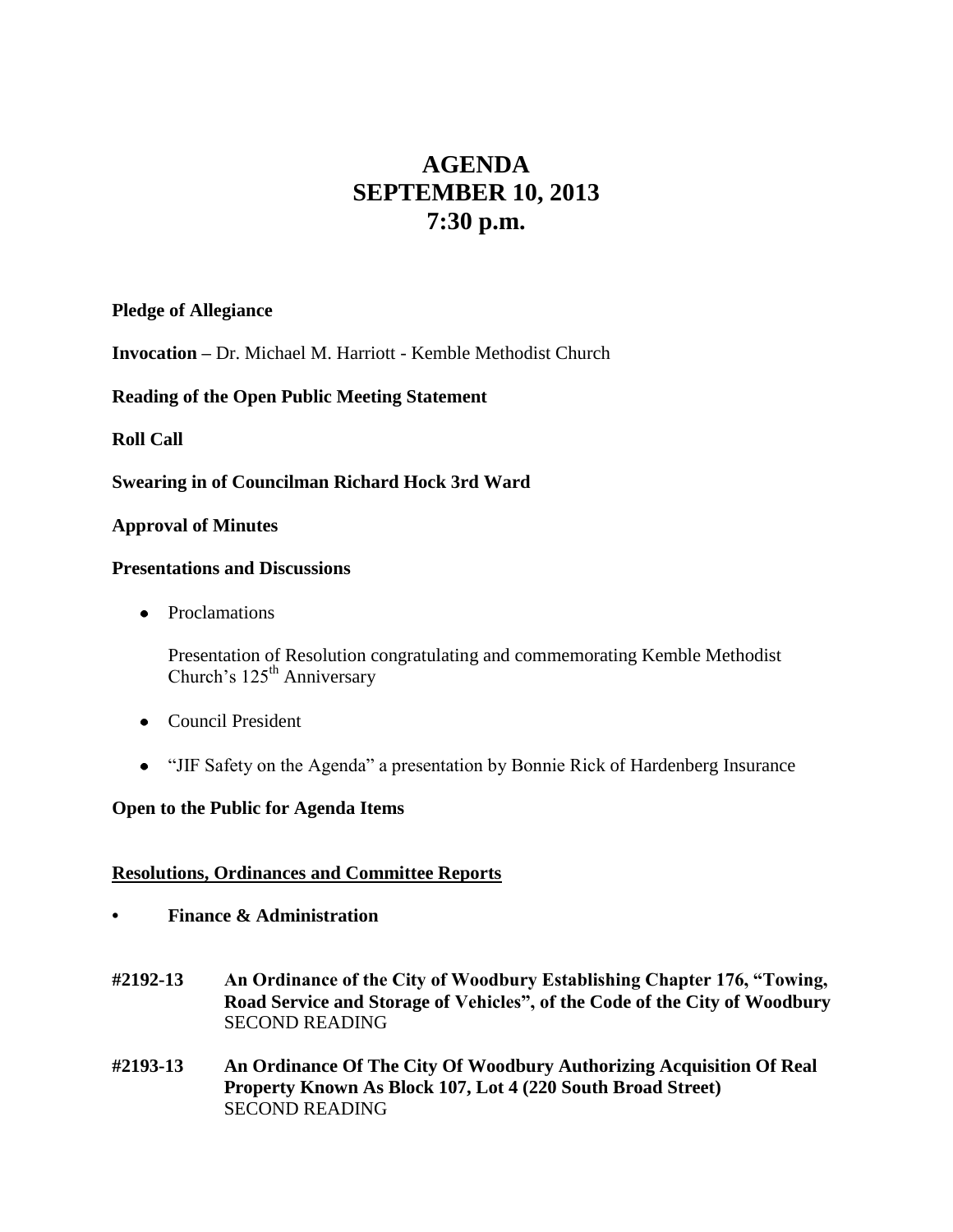- **#2194-13 Bond Ordinance Authorizing The Acquisition Of Certain Real Property In The City Of Woodbury, County Of Gloucester, New Jersey, And The Rehabilitation Thereof And The Acquisition Of A Transit Bus In And For The City Of Woodbury; Appropriating The Sum Of \$600,000 Therefor; Authorizing The Issuance Of General Obligation Bonds Or Bond Anticipation Notes Of The City Of Woodbury, County Of Gloucester, New Jersey In The Aggregate Principal Amount Of Up To \$522,500; Making Certain Determinations And Covenants; And Authorizing Certain Related Actions In Connection With The Foregoing** SECOND READING
- **#13-167 Resolution Authorizing Revision of Amounts Due on Water/Sewer Accounts for the City Of Woodbury in the County of Gloucester**
- **#13-168 Resolution Authorizing a Closed Session**

Motion for Approval to Pay the Listed Vouchers

- **• Public Safety**
- **• Public Works/Utilities**
- **#2190-13 Ordinance Amending Chapter 197 "Water" of the Code of the City of Woodbury SECOND READING**
- **• Economic Development**
- **#13-169 Resolution of Support from the City of Woodbury Authorizing the Woodbury Economic Development Office to Apply for a \$3,000 Gloucester County Cultural & Heritage Commission, Re-Grant Program -2014 Cycle Grant**
- **• Parks and Recreation and Community Relations**